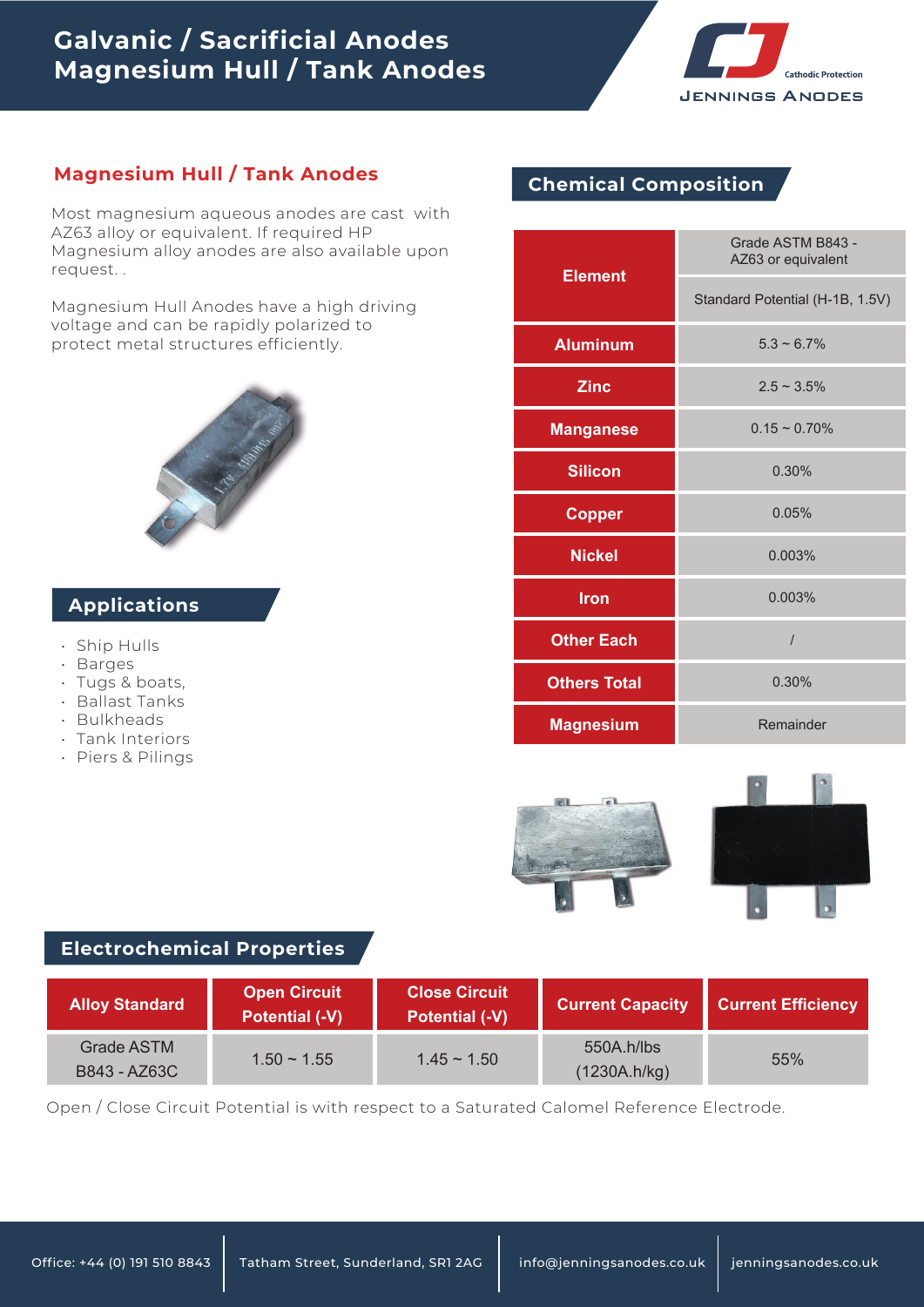# **Galvanic / Sacrificial Anodes Magnesium Hull / Tank Anodes**



### **Specification**

| <b>Anode Model</b>   | <b>Anode Weight</b> | <b>Anode Size</b><br>$(L \times W \times H)$                      | <b>Steel Core Size</b><br>$(Hc \times Wc)$     | <b>Steel Core Type</b>                        |
|----------------------|---------------------|-------------------------------------------------------------------|------------------------------------------------|-----------------------------------------------|
| <b>JA - MG - H22</b> | 22lbs (10kg)        | $20" \times 10" \times 2"$<br>$(508 \times 254 \times 51$ mm)     | $1/4" \times 11/2"$<br>$(6.35 \times 38)$ mm)  | 3/4"-10 UNC STUD                              |
| JA - MG - H24        | 24lbs (11kg)        | $18" \times 9" \times 2"$<br>$(457 \times 229 \times 51$ mm)      | $1/4" \times 2"$<br>$(6.35 \times 51$ mm)      | 3/4"-10 UNC STUD                              |
| <b>JA - MG - H44</b> | 44lbs (20kg)        | $18" \times 9" \times 2"$<br>$(457 \times 229 \times 51$ mm)      | $1/4" \times 2"$<br>$(6.35 \times 51$ mm)      | Two Cast-in Galvanized<br><b>Steel Straps</b> |
| <b>Anode Model</b>   | <b>Anode Weight</b> | <b>Anode Size</b><br>$(L \times W)$                               | <b>Steel Core Size</b>                         | <b>Steel Core Type</b>                        |
| <b>JA - MG - 5L</b>  | 5lbs (2.3kg)        | $10" \times 5"$<br>$(254 \times 127$ mm)                          | 13 $1/4$ " $\times$ $1/4$ "<br>(337 × 6.35mm)  | Cast-in Galvanized                            |
| <b>JA - MG - 10L</b> | 10lbs (4.6kg)       | $15" \times 6"$<br>$(381 \times 153$ mm)                          | $15" \times 11/4"$<br>$(381 \times 31.75$ mm)  | <b>Steel Strap</b><br>with Mounting Holes     |
|                      |                     | <b>Anode Size</b>                                                 |                                                |                                               |
| <b>Anode Model</b>   | <b>Anode Weight</b> | $(L \times W \times H)$                                           | <b>Steel Core Size</b>                         | <b>Steel Core Type</b>                        |
| <b>JA - MG - T36</b> | 36lbs (16.3kg)      | $28" \times 4" \times 4"$<br>$(711 \times 102 \times 102$ mm)     | $3/8" \times 1 - 1/2"$<br>(9.5 × 38mm)         |                                               |
| <b>JA - MG - T53</b> | 53lbs (24kg)        | $16" \times 7" \times 7"$<br>$(407 \times 178 \times 178)$ mm)    | $3/8" \times 1 - 1/2"$<br>$(9.5 \times 38$ mm) | Longitudinal, galvanized                      |
| <b>JA - MG - T57</b> | 57lbs (26kg)        | $16" \times 7" \times 7"$<br>$(407 \times 178 \times 178)$ mm)    | $3/8" \times 1-3/4"$<br>(9.5 × 46mm)           | steel core with Mounting<br>Holes             |
| <b>JA - MG - D60</b> | 60lbs (27.2kg)      | $30'' \times 6'' \times 6''$<br>$(762 \times 153 \times 153)$ mm) | $3/8" \times 2"$<br>$(9.5 \times 51$ mm)       |                                               |

| <b>Anode Model</b>     | <b>Anode Weight</b> | <b>Anode Size</b><br>$(L \times W \times H)$    | <b>Steel Core Type</b>                  |
|------------------------|---------------------|-------------------------------------------------|-----------------------------------------|
| JA - MG - P50C         | 50lbs (22.5kg)      | Dia. $8" \times 16"$<br>$(203 \times 406$ mm)   |                                         |
| <b>JA - MG - P100C</b> | 100lbs (45.5kg)     | Dia. $8'' \times 32''$<br>$(203 \times 813$ mm) | Pipe or Eyelet or custom per<br>request |
| <b>JA - MG - P200C</b> | 200lbs (90.8kg)     | Dia. $12" \times 27"$<br>$(305 \times 686$ mm)  |                                         |

#### **Specification Notes**

- $\cdot$  Plastisol coating which is an excellent insulator can be applied to the sides or bottom of the anode as an additional option to prevent surface contact contamination thereby preventing any current barrier
- $\cdot$  Anodes have cast-in mounting straps for a welded or bolted installation
- $\,\cdot\,$  All weights and dimensions are nominal and subject to variation in material compositions and Jennings Anodes foundry tolerances.
- Other configurations are available upon special request •